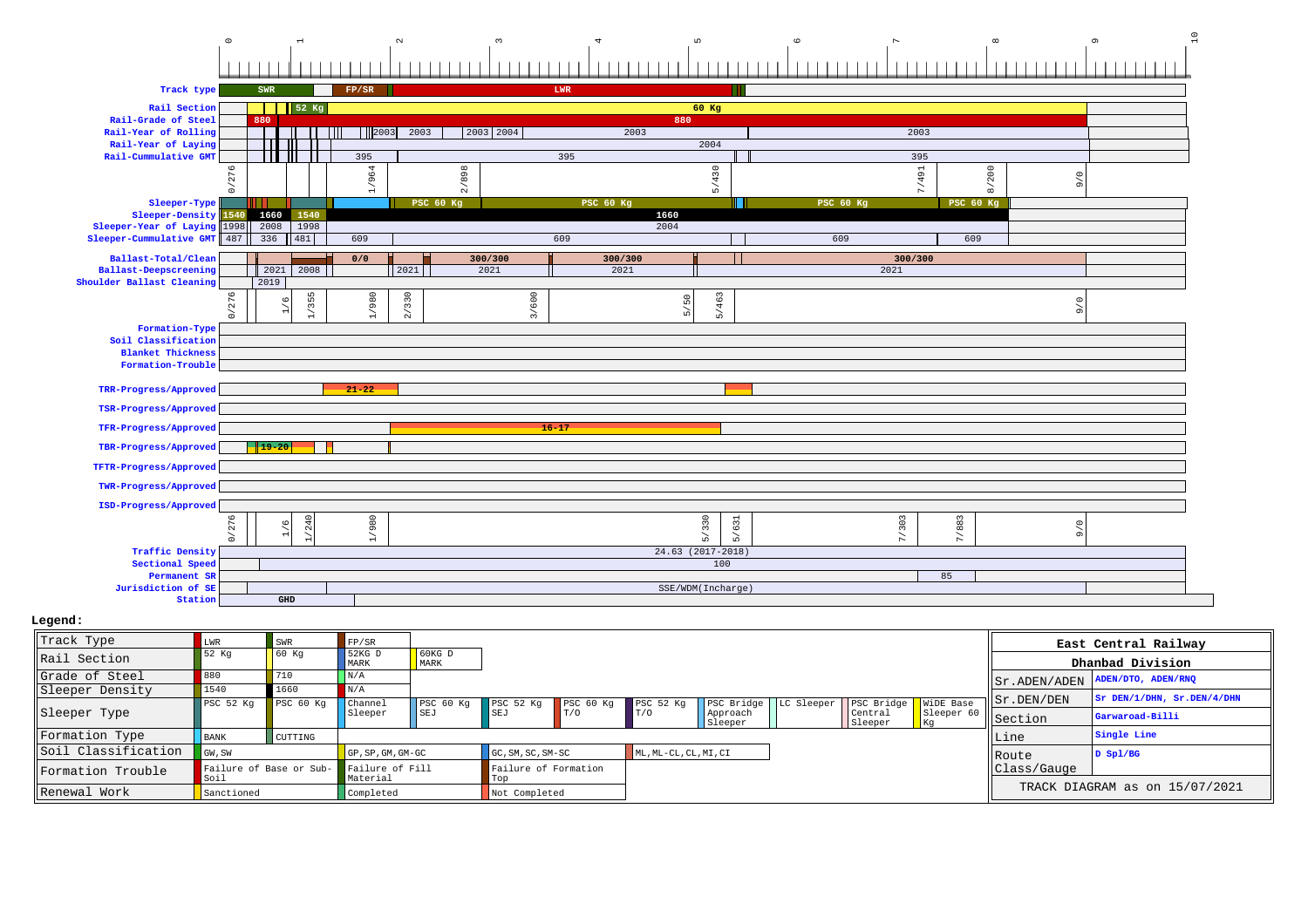|                                             | $\ensuremath{\mathsf{1}\,}\xspace$<br>$\Xi$ | $\overline{12}$<br>$\frac{1}{3}$ | 14 | 15                  | $\frac{6}{1}$<br>$17\,$ | $\frac{8}{1}$ | 19<br>20 |
|---------------------------------------------|---------------------------------------------|----------------------------------|----|---------------------|-------------------------|---------------|----------|
|                                             |                                             |                                  |    |                     |                         |               |          |
| Track type                                  |                                             |                                  |    |                     |                         |               |          |
| Rail Section                                |                                             |                                  |    |                     |                         |               |          |
| Rail-Grade of Steel<br>Rail-Year of Rolling |                                             |                                  |    |                     |                         |               |          |
| Rail-Year of Laying                         |                                             |                                  |    |                     |                         |               |          |
| Rail-Cummulative GMT                        |                                             |                                  |    |                     |                         |               |          |
| Sleeper-Type                                |                                             |                                  |    |                     |                         |               |          |
| Sleeper-Density                             |                                             |                                  |    |                     |                         |               |          |
| Sleeper-Year of Laying                      |                                             |                                  |    |                     |                         |               |          |
| Sleeper-Cummulative GMT                     |                                             |                                  |    |                     |                         |               |          |
| Ballast-Total/Clean                         |                                             |                                  |    |                     |                         |               |          |
| <b>Ballast-Deepscreening</b>                |                                             |                                  |    |                     |                         |               |          |
| Shoulder Ballast Cleaning                   |                                             |                                  |    |                     |                         |               |          |
| Formation-Type                              |                                             |                                  |    |                     |                         |               |          |
| Soil Classification                         |                                             |                                  |    |                     |                         |               |          |
| <b>Blanket Thickness</b>                    |                                             |                                  |    |                     |                         |               |          |
| Formation-Trouble                           |                                             |                                  |    |                     |                         |               |          |
| TRR-Progress/Approved                       |                                             |                                  |    |                     |                         |               |          |
| TSR-Progress/Approved                       |                                             |                                  |    |                     |                         |               |          |
| TFR-Progress/Approved                       |                                             |                                  |    |                     |                         |               |          |
| TBR-Progress/Approved                       |                                             |                                  |    |                     |                         |               |          |
| TFTR-Progress/Approved                      |                                             |                                  |    |                     |                         |               |          |
| TWR-Progress/Approved                       |                                             |                                  |    |                     |                         |               |          |
|                                             |                                             |                                  |    |                     |                         |               |          |
| ISD-Progress/Approved                       |                                             |                                  |    |                     |                         |               |          |
| <b>Traffic Density</b>                      |                                             |                                  |    | $24.63$ (2017-2018) |                         |               |          |
| Sectional Speed                             |                                             |                                  |    | 100                 |                         |               |          |
| Permanent SR                                |                                             |                                  |    |                     |                         |               |          |
| Jurisdiction of SE                          |                                             |                                  |    |                     |                         |               |          |
| Station                                     | GHQ                                         |                                  |    |                     |                         |               |          |

| Track Type          | LWR                             | <b>SWR</b>     | FP/SR                       |                  |                                   |                    |                             |                        |                                                  |                                  |              |                                |
|---------------------|---------------------------------|----------------|-----------------------------|------------------|-----------------------------------|--------------------|-----------------------------|------------------------|--------------------------------------------------|----------------------------------|--------------|--------------------------------|
| Rail Section        | 52 Kq                           | 60 Kq          | 52KG D<br>MARK              | $60KG$ D<br>MARK |                                   |                    |                             |                        |                                                  |                                  | Sr.ADEN/ADEN |                                |
| Grade of Steel      | 880                             | 710            | $\vert N/A \vert$           |                  |                                   |                    |                             |                        |                                                  |                                  | Sr.DEN/DEN   |                                |
| Sleeper Density     | 1540                            | 1660           | N/A                         |                  |                                   |                    |                             |                        |                                                  |                                  | Section      | Garwaroad-Billi                |
| Sleeper Type        | PSC 52 Kg                       | PSC 60 Kq      | Channel<br>Sleeper          | PSC 60 Kg<br>SEJ | PSC 52 Kg PSC 60 Kg<br><b>SEJ</b> | $\blacksquare$ T/O | PSC <sub>52 Kq</sub><br>T/0 | PSC Bridge<br>Approach | LC Sleeper   PSC Bridge   WiDE Base<br>  Central | $\vert$ Sleeper 60 $\vert$  Line |              | Single Line                    |
|                     |                                 |                |                             |                  |                                   |                    |                             | Sleeper                | Sleeper                                          | l Kq                             | Route        |                                |
| Formation Type      | <b>BANK</b>                     | <b>CUTTING</b> |                             |                  |                                   |                    |                             |                        |                                                  |                                  | Class/Gauge  |                                |
| Soil Classification | GW, SW                          |                | GP, SP, GM, GM-GC           |                  | $GC, SM, SC, SM-SC$               |                    | ML, ML-CL, CL, MI, CI       |                        |                                                  |                                  |              |                                |
| Formation Trouble   | Failure of Base or Sub-<br>Soil |                | Failure of Fill<br>Material |                  | Failure of Formation<br>Top       |                    |                             |                        |                                                  |                                  |              | TRACK DIAGRAM as on 15/07/2021 |
| Renewal Work        | Sanctioned                      |                | Completed                   |                  | Not Completed                     |                    |                             |                        |                                                  |                                  |              |                                |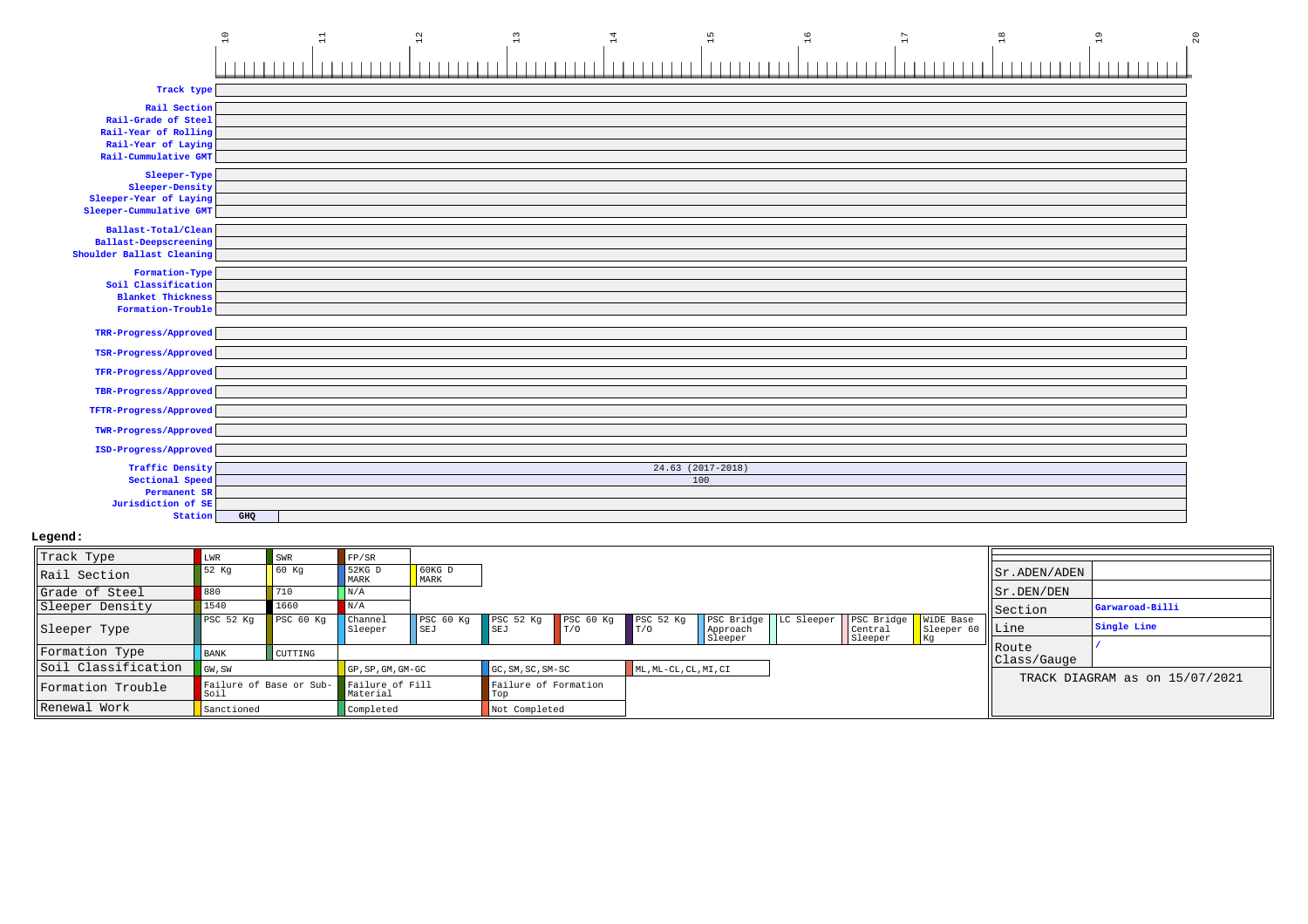

| Track Type          | <b>LWR</b>          | <b>SWR</b>                              | FP/SR              |                         |                             |                                 |                       |          |                                                                    |                  |                 |                                |
|---------------------|---------------------|-----------------------------------------|--------------------|-------------------------|-----------------------------|---------------------------------|-----------------------|----------|--------------------------------------------------------------------|------------------|-----------------|--------------------------------|
| Rail Section        | 52 Kq               | 60 Kq                                   | 52KG D<br>MARK     | $60KG$ D<br>MARK        |                             |                                 |                       |          |                                                                    |                  | Sr.ADEN/ADEN    |                                |
| Grade of Steel      | 880                 | 710                                     | N/A                |                         |                             |                                 |                       |          |                                                                    |                  | $  $ Sr.DEN/DEN |                                |
| Sleeper Density     | 1540                | 1660                                    |                    |                         |                             |                                 |                       |          |                                                                    |                  | Section         | Garwaroad-Billi                |
| Sleeper Type        | PSC 52 Kg PSC 60 Kg |                                         | Channel<br>Sleeper | PSC 60 Kg<br><b>SEJ</b> | PSC 52 Kg<br><b>SEJ</b>     | PSC 60 Kq<br>$\blacksquare$ T/O | PSC 52 Kg<br>T/0      | Approach | <b>PSC Bridge</b>   LC Sleeper   PSC Bridge   WiDE Base<br>Central | Sleeper 60 WLine |                 | Single Line                    |
| Formation Type      |                     |                                         |                    |                         |                             |                                 |                       | Sleeper  | Sleeper                                                            | <b>Kg</b>        | Route           |                                |
|                     | <b>BANK</b>         | CUTTING                                 |                    |                         |                             |                                 |                       |          |                                                                    |                  | Class/Gauge     |                                |
| Soil Classification | GW, SW              |                                         | GP, SP, GM, GM-GC  |                         | GC, SM, SC, SM-SC           |                                 | ML, ML-CL, CL, MI, CI |          |                                                                    |                  |                 |                                |
| Formation Trouble   | Soil                | Failure of Base or Sub- Failure of Fill | Material           |                         | Failure of Formation<br>Top |                                 |                       |          |                                                                    |                  |                 | TRACK DIAGRAM as on 15/07/2021 |
| Renewal Work        | Sanctioned          |                                         | Completed          |                         | Not Completed               |                                 |                       |          |                                                                    |                  |                 |                                |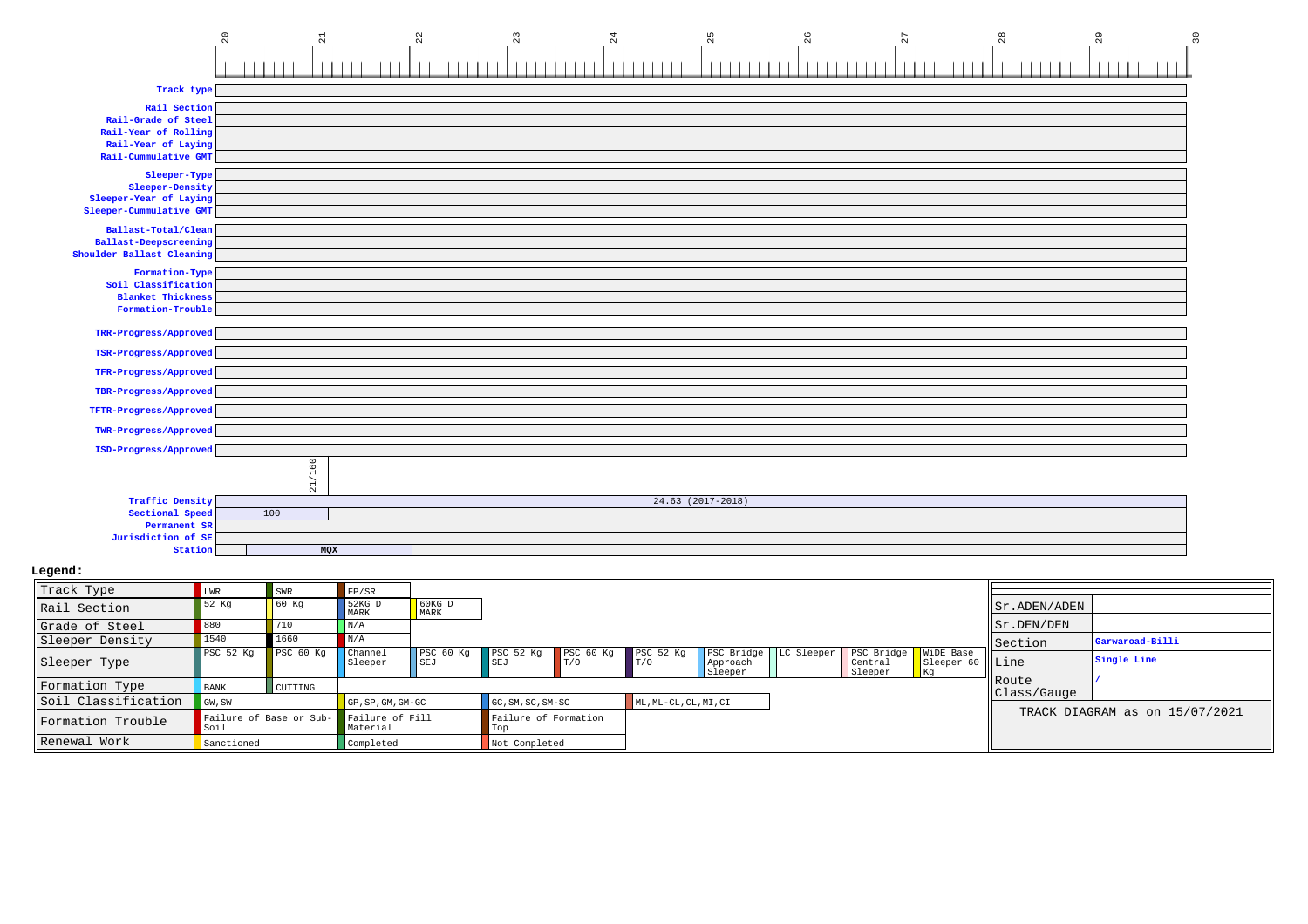|                                              | 30<br>$\overline{5}$ | 32<br>33                             | 34 | 35                | 36  | 38 | 39<br>40 |
|----------------------------------------------|----------------------|--------------------------------------|----|-------------------|-----|----|----------|
|                                              |                      |                                      |    |                   |     |    |          |
|                                              |                      |                                      |    |                   |     |    |          |
| Track type                                   |                      |                                      |    |                   |     |    |          |
| Rail Section                                 |                      |                                      |    |                   |     |    |          |
| Rail-Grade of Steel                          |                      |                                      |    |                   |     |    |          |
| Rail-Year of Rolling                         |                      |                                      |    |                   |     |    |          |
| Rail-Year of Laying                          |                      |                                      |    |                   |     |    |          |
| Rail-Cummulative GMT                         |                      |                                      |    |                   |     |    |          |
| Sleeper-Type                                 |                      |                                      |    |                   |     |    |          |
| Sleeper-Density<br>Sleeper-Year of Laying    |                      |                                      |    |                   |     |    |          |
| Sleeper-Cummulative GMT                      |                      |                                      |    |                   |     |    |          |
|                                              |                      |                                      |    |                   |     |    |          |
| Ballast-Total/Clean<br>Ballast-Deepscreening |                      |                                      |    |                   |     |    |          |
| Shoulder Ballast Cleaning                    |                      |                                      |    |                   |     |    |          |
| Formation-Type                               |                      |                                      |    |                   |     |    |          |
| Soil Classification                          |                      |                                      |    |                   |     |    |          |
| <b>Blanket Thickness</b>                     |                      |                                      |    |                   |     |    |          |
| Formation-Trouble                            |                      |                                      |    |                   |     |    |          |
|                                              |                      |                                      |    |                   |     |    |          |
| TRR-Progress/Approved                        |                      |                                      |    |                   |     |    |          |
| TSR-Progress/Approved                        |                      |                                      |    |                   |     |    |          |
| TFR-Progress/Approved                        |                      |                                      |    |                   |     |    |          |
| TBR-Progress/Approved                        |                      |                                      |    |                   |     |    |          |
| TFTR-Progress/Approved                       |                      |                                      |    |                   |     |    |          |
|                                              |                      |                                      |    |                   |     |    |          |
| TWR-Progress/Approved                        |                      |                                      |    |                   |     |    |          |
| ISD-Progress/Approved                        |                      |                                      |    |                   |     |    |          |
|                                              |                      |                                      |    |                   |     |    |          |
|                                              |                      | 32/370                               |    |                   |     |    |          |
| <b>Traffic Density</b>                       |                      |                                      |    | 24.63 (2017-2018) |     |    |          |
| Sectional Speed                              |                      |                                      |    |                   | 100 |    |          |
| Permanent SR                                 |                      |                                      |    |                   |     |    |          |
| Jurisdiction of SE                           |                      |                                      |    |                   |     |    |          |
| Station                                      |                      | $\ensuremath{\mathbb{R}\mathrm{MF}}$ |    |                   |     |    |          |

| Track Type          | LWR                             | SWR                              | FP/SR                       |                  |                             |                             |                       |          |                                                               |                   |              |                                |
|---------------------|---------------------------------|----------------------------------|-----------------------------|------------------|-----------------------------|-----------------------------|-----------------------|----------|---------------------------------------------------------------|-------------------|--------------|--------------------------------|
| Rail Section        | 52 Kq                           | 60 Kq                            | 52KG D<br>MARK              | $60KG$ D<br>MARK |                             |                             |                       |          |                                                               |                   | Sr.ADEN/ADEN |                                |
| Grade of Steel      | 880                             | 710                              | N/A                         |                  |                             |                             |                       |          |                                                               |                   | Sr.DEN/DEN   |                                |
| Sleeper Density     | 1540                            | 1660                             | N/A                         |                  |                             |                             |                       |          |                                                               |                   | Section      | Garwaroad-Billi                |
| Sleeper Type        | $l$ PSC 52 Kg                   | PSC <sub>60</sub> K <sub>q</sub> | Channel<br>Sleeper          | PSC 60 Kg<br>SEJ | PSC 52 Kg<br>SEJ            | PSC <sub>60 Kq</sub><br>T/O | PSC 52 Kq<br>T/O      | Approach | PSC Bridge   LC Sleeper   PSC Bridge   WiDE Base<br>  Central | Sleeper 60   Line |              | Single Line                    |
| Formation Type      | BANK                            | CUTTING                          |                             |                  |                             |                             |                       | Sleeper  | Sleeper                                                       | <b>Kg</b>         | l Route      |                                |
| Soil Classification | GW, SW                          |                                  | GP, SP, GM, GM-GC           |                  | GC, SM, SC, SM-SC           |                             | ML, ML-CL, CL, MI, CI |          |                                                               |                   | Class/Gauge  |                                |
| Formation Trouble   | Failure of Base or Sub-<br>Soil |                                  | Failure of Fill<br>Material |                  | Failure of Formation<br>Top |                             |                       |          |                                                               |                   |              | TRACK DIAGRAM as on 15/07/2021 |
| Renewal Work        | Sanctioned                      |                                  | Completed                   |                  | Not Completed               |                             |                       |          |                                                               |                   |              |                                |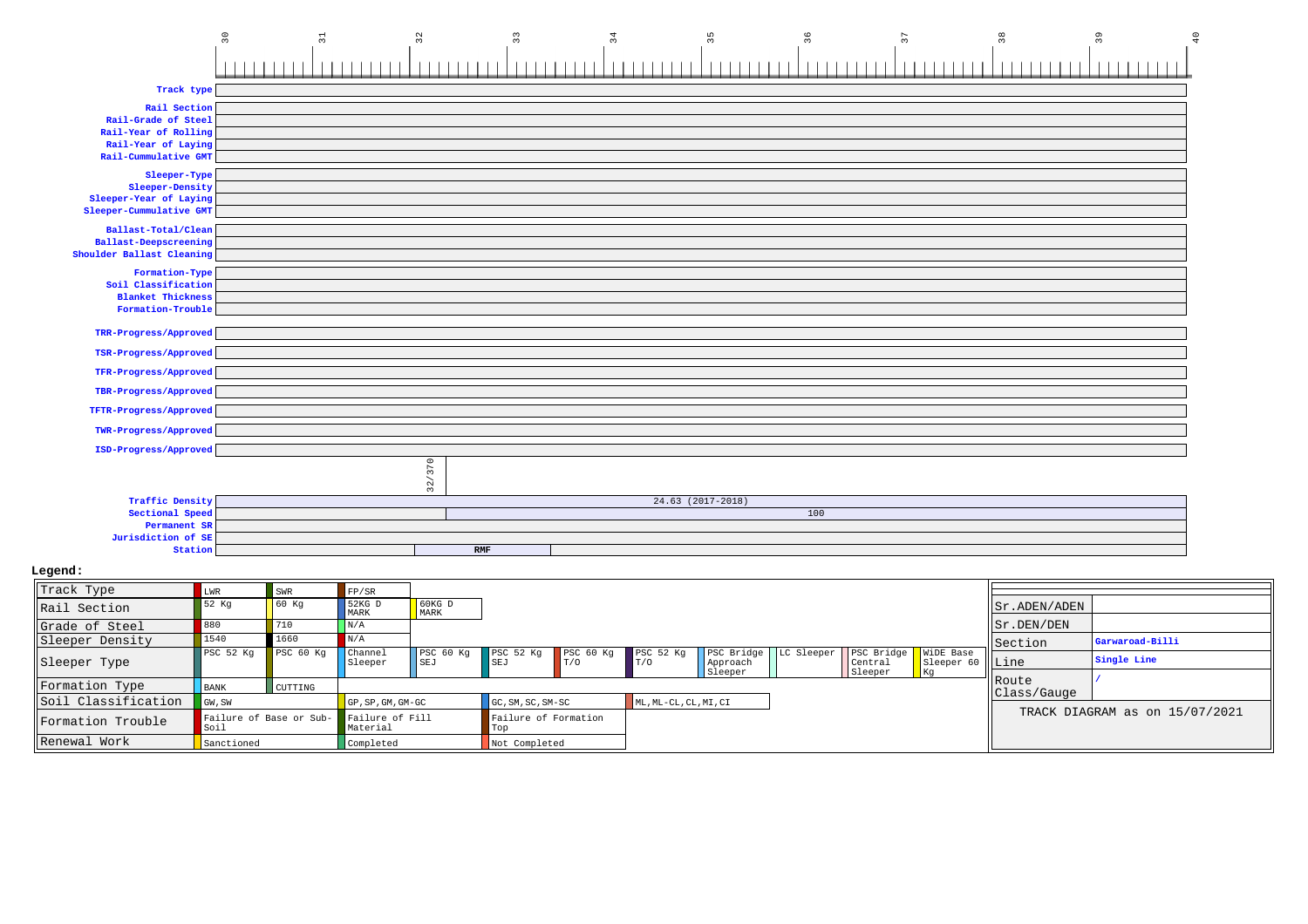|                              | 40<br>$\Xi$ | 42 | 43 | $^{44}$ | 45                  | 46 | 47 | 48 | 49 | ΡŐ. |
|------------------------------|-------------|----|----|---------|---------------------|----|----|----|----|-----|
|                              |             |    |    |         |                     |    |    |    |    |     |
| Track type                   |             |    |    |         |                     |    |    |    |    |     |
| Rail Section                 |             |    |    |         |                     |    |    |    |    |     |
| Rail-Grade of Steel          |             |    |    |         |                     |    |    |    |    |     |
| Rail-Year of Rolling         |             |    |    |         |                     |    |    |    |    |     |
| Rail-Year of Laying          |             |    |    |         |                     |    |    |    |    |     |
| Rail-Cummulative GMT         |             |    |    |         |                     |    |    |    |    |     |
| Sleeper-Type                 |             |    |    |         |                     |    |    |    |    |     |
| Sleeper-Density              |             |    |    |         |                     |    |    |    |    |     |
| Sleeper-Year of Laying       |             |    |    |         |                     |    |    |    |    |     |
| Sleeper-Cummulative GMT      |             |    |    |         |                     |    |    |    |    |     |
| Ballast-Total/Clean          |             |    |    |         |                     |    |    |    |    |     |
| <b>Ballast-Deepscreening</b> |             |    |    |         |                     |    |    |    |    |     |
| Shoulder Ballast Cleaning    |             |    |    |         |                     |    |    |    |    |     |
| Formation-Type               |             |    |    |         |                     |    |    |    |    |     |
| Soil Classification          |             |    |    |         |                     |    |    |    |    |     |
| <b>Blanket Thickness</b>     |             |    |    |         |                     |    |    |    |    |     |
| Formation-Trouble            |             |    |    |         |                     |    |    |    |    |     |
| TRR-Progress/Approved        |             |    |    |         |                     |    |    |    |    |     |
|                              |             |    |    |         |                     |    |    |    |    |     |
| TSR-Progress/Approved        |             |    |    |         |                     |    |    |    |    |     |
| TFR-Progress/Approved        |             |    |    |         |                     |    |    |    |    |     |
| TBR-Progress/Approved        |             |    |    |         |                     |    |    |    |    |     |
| TFTR-Progress/Approved       |             |    |    |         |                     |    |    |    |    |     |
| TWR-Progress/Approved        |             |    |    |         |                     |    |    |    |    |     |
| ISD-Progress/Approved        |             |    |    |         |                     |    |    |    |    |     |
| <b>Traffic Density</b>       |             |    |    |         | $24.63$ (2017-2018) |    |    |    |    |     |
| Sectional Speed              |             |    |    |         | 100                 |    |    |    |    |     |
| Permanent SR                 |             |    |    |         |                     |    |    |    |    |     |
| Jurisdiction of SE           |             |    |    |         |                     |    |    |    |    |     |
| Station                      |             |    |    | NUQ     |                     |    |    |    |    |     |
|                              |             |    |    |         |                     |    |    |    |    |     |

| Track Type          | LWR                             | SWR       | FP/SR                            |                  |                                   |             |                             |          |                                                                      |                   |              |                                |
|---------------------|---------------------------------|-----------|----------------------------------|------------------|-----------------------------------|-------------|-----------------------------|----------|----------------------------------------------------------------------|-------------------|--------------|--------------------------------|
| Rail Section        | 52 Kq                           | 60 Kq     | 52KG D<br><b>MARK</b>            | $60KG$ D<br>MARK |                                   |             |                             |          |                                                                      |                   | Sr.ADEN/ADEN |                                |
| Grade of Steel      | 880                             | 710       | $\vert N/A \vert$                |                  |                                   |             |                             |          |                                                                      |                   | Sr.DEN/DEN   |                                |
| Sleeper Density     | 1540                            | 1660      | N/A                              |                  |                                   |             |                             |          |                                                                      |                   | Section      | Garwaroad-Billi                |
| Sleeper Type        | PSC <sub>52</sub> Kq            | PSC 60 Kq | <b>Channel</b><br>Sleeper        | PSC 60 Kg<br>SEJ | PSC 52 Kg PSC 60 Kg<br><b>SEJ</b> | $\vert$ T/O | PSC <sub>52 Kq</sub><br>T/0 | Approach | <b>PSC Bridge</b>   LC Sleeper   PSC Bridge   WiDE Base<br>  Central | Sleeper 60   Line |              | Single Line                    |
|                     |                                 |           |                                  |                  |                                   |             |                             | Sleeper  | Sleeper                                                              | Kg                | Route        |                                |
| Formation Type      | <b>BANK</b>                     | CUTTING   |                                  |                  |                                   |             |                             |          |                                                                      |                   | Class/Gauge  |                                |
| Soil Classification | GW, SW                          |           | $GP$ , $SP$ , $GM$ , $GM$ - $GC$ |                  | $GC, SM, SC, SM-SC$               |             | ML, ML-CL, CL, MI, CI       |          |                                                                      |                   |              |                                |
| Formation Trouble   | Failure of Base or Sub-<br>Soil |           | Failure of Fill<br>Material      |                  | Failure of Formation<br>Top       |             |                             |          |                                                                      |                   |              | TRACK DIAGRAM as on 15/07/2021 |
| Renewal Work        | Sanctioned                      |           | Completed                        |                  | Not Completed                     |             |                             |          |                                                                      |                   |              |                                |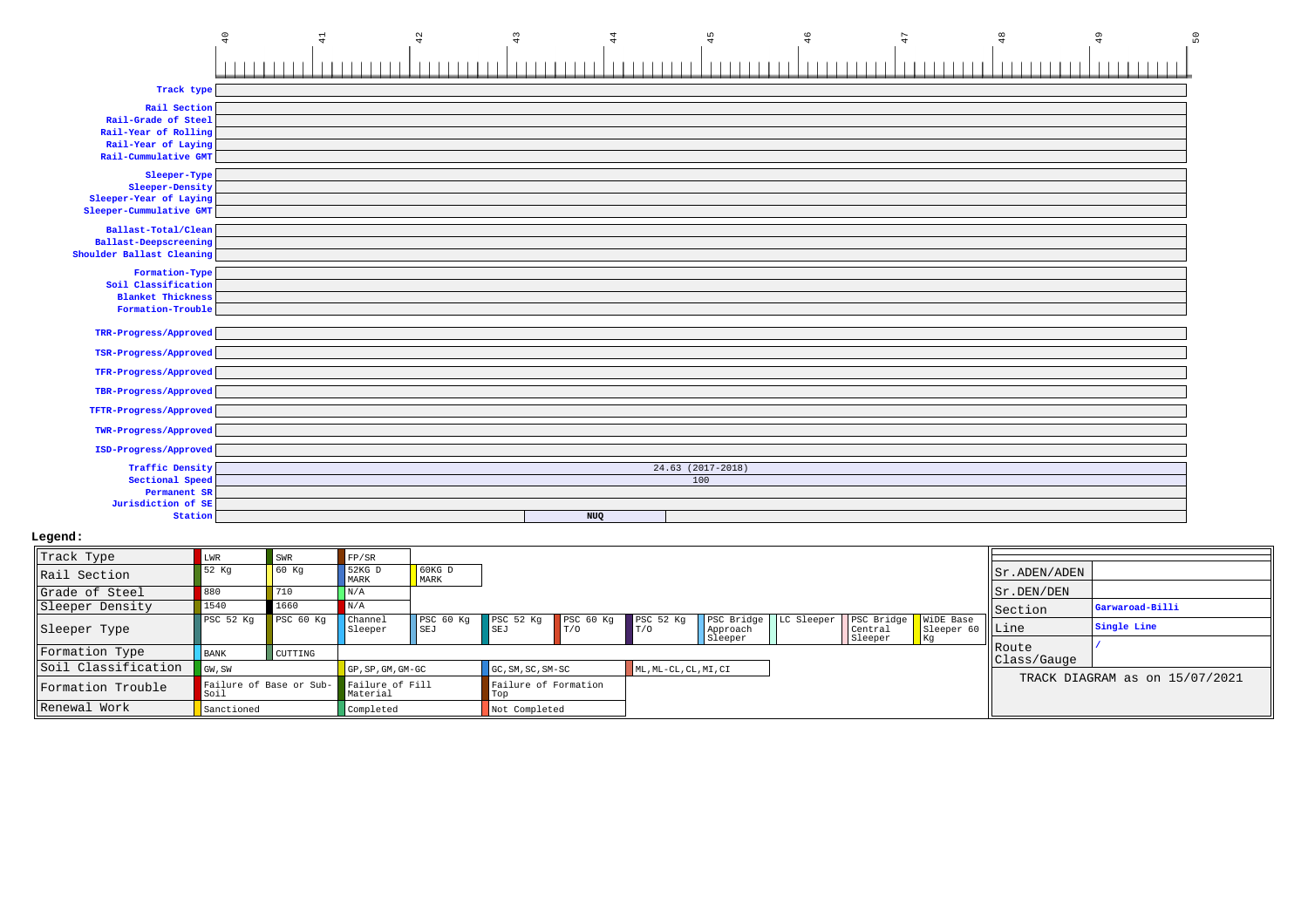|                                             | $\sqrt{5}$<br>55<br>52<br>53<br>56<br>51<br>54 | 57                  | $58$                           | 59                | $\overline{6}$ |
|---------------------------------------------|------------------------------------------------|---------------------|--------------------------------|-------------------|----------------|
|                                             |                                                |                     |                                |                   |                |
|                                             |                                                |                     |                                |                   |                |
| Track type                                  |                                                |                     |                                | ${\tt LWR}$       |                |
| Rail Section                                |                                                |                     |                                | $60$ Kg           |                |
| Rail-Grade of Steel                         |                                                |                     |                                | 880               |                |
| Rail-Year of Rolling                        |                                                |                     |                                | 2002              |                |
| Rail-Year of Laying<br>Rail-Cummulative GMT |                                                |                     |                                | 2003<br>410<br>8  |                |
|                                             |                                                |                     |                                |                   |                |
|                                             |                                                | /941<br>57/0<br>57. | 58/361                         |                   |                |
| Sleeper-Type                                |                                                | <b>PSC 60 Kg</b>    |                                | <b>PSC 60 Kg</b>  |                |
| Sleeper-Density                             |                                                |                     |                                | 1660              |                |
| Sleeper-Year of Laying                      |                                                | 2002                | 2003                           | 2002              |                |
| Sleeper-Cummulative GMT                     |                                                | 424                 | 410                            | 424               |                |
| Ballast-Total/Clean                         |                                                | 300/300             |                                | 300/300           |                |
| Ballast-Deepscreening                       |                                                | 2019                |                                | 2019              |                |
| Shoulder Ballast Cleaning                   |                                                |                     |                                |                   |                |
|                                             |                                                | 57/0                | 58/453                         |                   |                |
| Formation-Type                              |                                                |                     |                                |                   |                |
| Soil Classification                         |                                                |                     |                                |                   |                |
| <b>Blanket Thickness</b>                    |                                                |                     |                                |                   |                |
| Formation-Trouble                           |                                                |                     |                                |                   |                |
| TRR-Progress/Approved                       |                                                |                     |                                |                   |                |
| TSR-Progress/Approved                       |                                                |                     |                                |                   |                |
| TFR-Progress/Approved                       |                                                |                     |                                | $15 - 16$         |                |
| TBR-Progress/Approved                       |                                                |                     |                                |                   |                |
| TFTR-Progress/Approved                      |                                                |                     |                                |                   |                |
| TWR-Progress/Approved                       |                                                |                     |                                |                   |                |
| ISD-Progress/Approved                       |                                                |                     |                                |                   |                |
|                                             |                                                | 57/0                | 236                            |                   |                |
|                                             |                                                |                     | $\overline{\phantom{a}}$<br>58 |                   |                |
| <b>Traffic Density</b>                      | 24.63 (2017-2018)                              |                     |                                |                   |                |
| Sectional Speed                             | 100                                            |                     |                                |                   |                |
| Permanent SR                                |                                                |                     |                                |                   |                |
| Jurisdiction of SE                          |                                                |                     |                                | SSE/RNQ(Incharge) |                |
| Station                                     | <b>WDM</b>                                     |                     |                                |                   |                |
| Legend:                                     |                                                |                     |                                |                   |                |

| Track Type          | LWR                             | SWR       | FP/SR                        |                  |                             |                      |                       |                         |                        |                  |                                                                   | East Central Railway           |
|---------------------|---------------------------------|-----------|------------------------------|------------------|-----------------------------|----------------------|-----------------------|-------------------------|------------------------|------------------|-------------------------------------------------------------------|--------------------------------|
| Rail Section        | <b>52 Kg</b>                    | 60 Kq     | 52KG D<br><b>MARK</b>        | $60KG$ D<br>MARK |                             |                      |                       |                         |                        |                  |                                                                   | Dhanbad Division               |
| Grade of Steel      | 880                             | 710       | $\vert$ N/A                  |                  |                             |                      |                       |                         |                        |                  | $\sqrt{\text{ST ADEN} / \text{ADEN} / \text{ADEN} / \text{RNP}}}$ |                                |
| Sleeper Density     | 1540                            | 1660      |                              |                  |                             |                      |                       |                         |                        |                  |                                                                   | Sr.DEN/4/DHN                   |
|                     | PSC 52 Kg                       | PSC 60 Kg | Channel                      | PSC 60 Kg        | PSC <sub>52</sub> Kq        | PSC <sub>60 Kq</sub> | PSC <sub>52 Kq</sub>  | PSC Bridge   LC Sleeper | PSC Bridge   WiDE Base |                  | Sr.DEN/DEN                                                        |                                |
| Sleeper Type        |                                 |           | Sleeper                      | SEJ              | SEJ                         | T/0                  | $\blacksquare$ T/O    | Approach<br>Sleeper     | Central<br>Sleeper     | Sleeper 60<br>Kq | Section                                                           | Garwaroad-Billi                |
| Formation Type      | <b>BANK</b>                     | CUTTING   |                              |                  |                             |                      |                       |                         |                        |                  | lLine                                                             | Single Line                    |
| Soil Classification | GW, SW                          |           | $GP$ , $SP$ , $GM$ , $GM-GC$ |                  | GC, SM, SC, SM-SC           |                      | ML, ML-CL, CL, MI, CI |                         |                        |                  | <b>IRoute</b>                                                     | $D$ Spl/BG                     |
| Formation Trouble   | Failure of Base or Sub-<br>Soil |           | Failure of Fill<br>Material  |                  | Failure of Formation<br>Тор |                      |                       |                         |                        |                  | Class/Gauge                                                       |                                |
| Renewal Work        | Sanctioned                      |           | Completed                    |                  | Not Completed               |                      |                       |                         |                        |                  |                                                                   | TRACK DIAGRAM as on 15/07/2021 |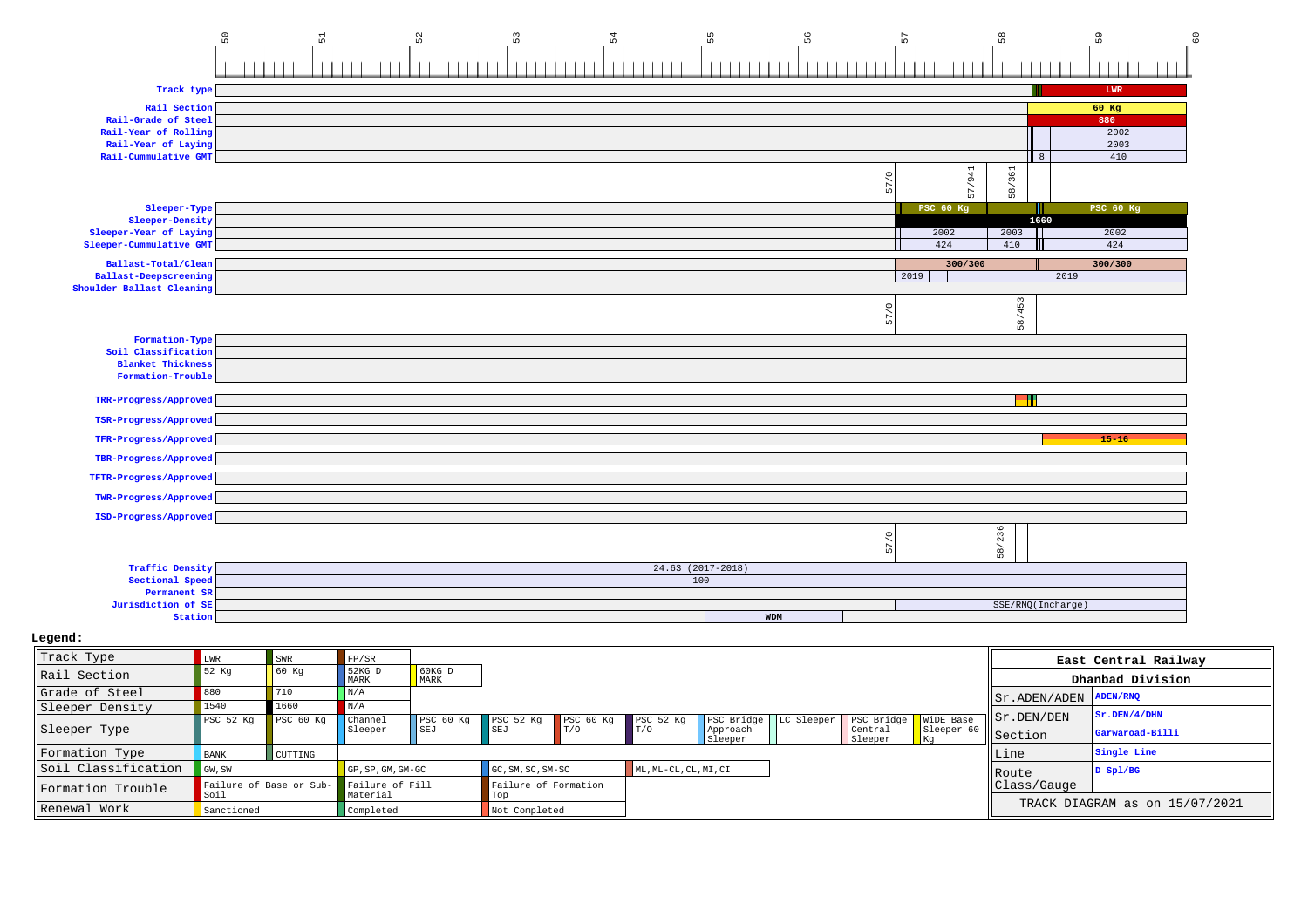

| Track Type          | LWR                  | <b>SWR</b>                              | FP/SR                           |                  |                             |          |                       |                         |                        |                      |                                  | East Central Railway           |
|---------------------|----------------------|-----------------------------------------|---------------------------------|------------------|-----------------------------|----------|-----------------------|-------------------------|------------------------|----------------------|----------------------------------|--------------------------------|
| Rail Section        | 52 Kq                | 60 Kq                                   | $52KG$ D<br>MARK                | $60KG$ D<br>MARK |                             |          |                       |                         |                        |                      |                                  | Dhanbad Division               |
| Grade of Steel      | 880                  | 710                                     | N/A                             |                  |                             |          |                       |                         |                        |                      | $  $ Sr. ADEN/ADEN $  $ ADEN/RNQ |                                |
| Sleeper Density     | 1540                 | 1660                                    | N/A                             |                  |                             |          |                       |                         |                        |                      |                                  |                                |
|                     | PSC <sub>52</sub> Kq | PSC <sub>60 Kq</sub>                    | <b>Channel</b>                  | PSC 60 Kg        | PSC 52 Kg PSC 60 Kg         |          | PSC <sub>52 Kq</sub>  | PSC Bridge   LC Sleeper | PSC Bridge   WiDE Base |                      | Sr.DEN/DEN                       | Sr.DEN/4/DHN                   |
| Sleeper Type        |                      |                                         | Sleeper                         | SEJ              | <b>SEJ</b>                  | $\Gamma$ | T/0                   | Approach<br>Sleeper     | Central<br>Sleeper     | Sleeper<br><b>Kg</b> | Section                          | Garwaroad-Billi                |
| Formation Type      | <b>BANK</b>          | CUTTING                                 |                                 |                  |                             |          |                       |                         |                        |                      | Line                             | Single Line                    |
| Soil Classification | GW, SW               |                                         | $\overline{GP}$ , SP, GM, GM-GC |                  | $GC, SM, SC, SM-SC$         |          | ML, ML-CL, CL, MI, CI |                         |                        |                      | Route                            | D Spl/BG                       |
| Formation Trouble   | Soil                 | Failure of Base or Sub- Failure of Fill | Material                        |                  | Failure of Formation<br>Top |          |                       |                         |                        |                      | Class/Gauge                      |                                |
| Renewal Work        | Sanctioned           |                                         | Completed                       |                  | Not Completed               |          |                       |                         |                        |                      |                                  | TRACK DIAGRAM as on 15/07/2021 |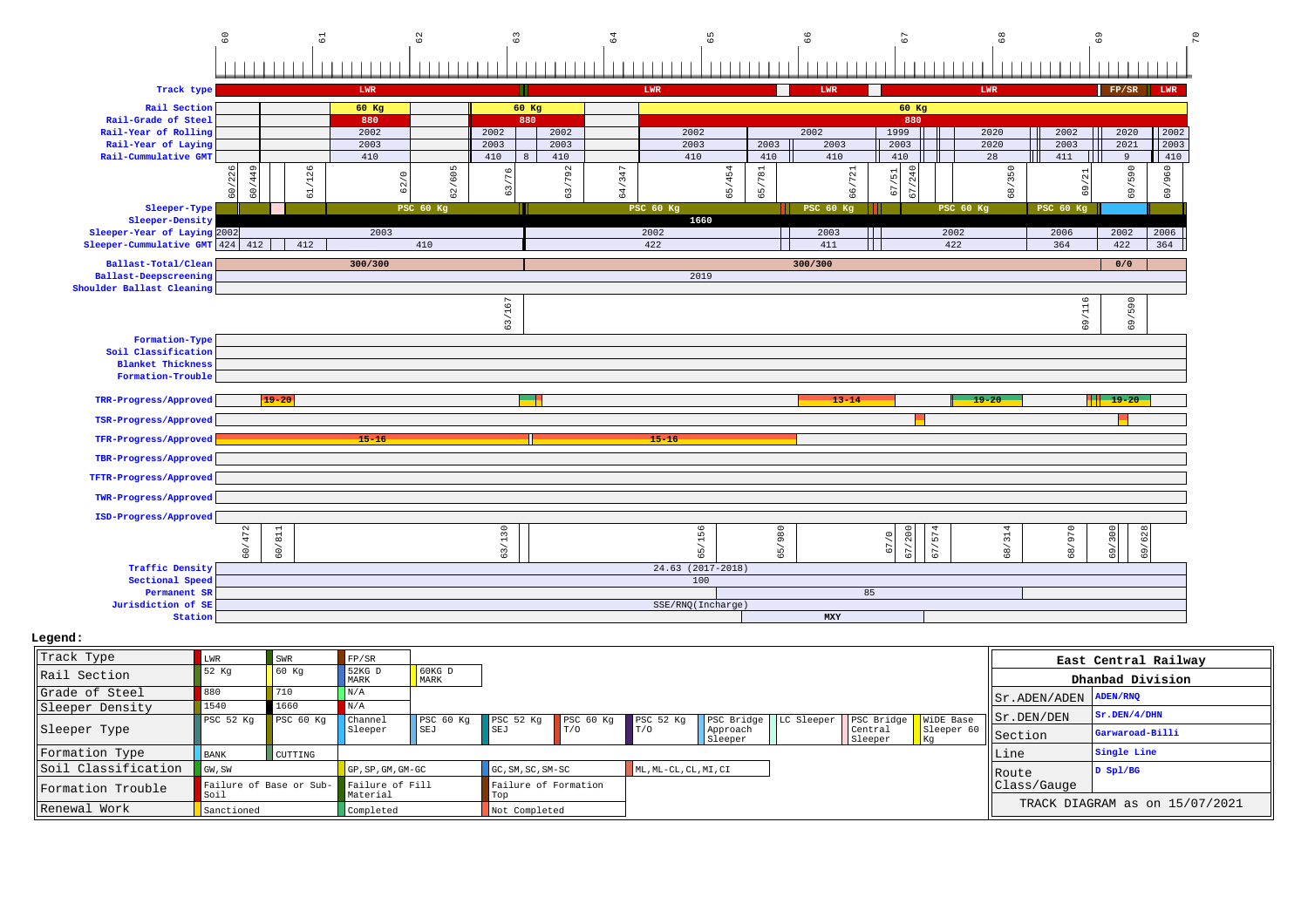

| Grade of Steel      | 880                          |           |                                 |                      |                                       |     |                       |                     |                                                  |                    |                  | Sr.ADEN/ADEN ADEN/RNQ |                                |
|---------------------|------------------------------|-----------|---------------------------------|----------------------|---------------------------------------|-----|-----------------------|---------------------|--------------------------------------------------|--------------------|------------------|-----------------------|--------------------------------|
| Sleeper Density     | 1540<br>PSC <sub>52</sub> Kq | PSC 60 Kq | N/A<br>  Channel                | PSC <sub>60</sub> Kg | $\sqrt{PSC}$ 52 Kg $\sqrt{PSC}$ 60 Kg |     | PSC <sub>52</sub> Kq  |                     | PSC Bridge   LC Sleeper   PSC Bridge   WiDE Base |                    |                  | Sr.DEN/DEN            | Sr.DEN/4/DHN                   |
| Sleeper Type        |                              |           | Sleeper                         | SEJ                  | SEJ                                   | T/0 | T/O                   | Approach<br>Sleeper |                                                  | Central<br>Sleeper | Sleeper 60<br>Kg | Section               | Garwaroad-Billi                |
| Formation Type      | <b>BANK</b>                  | CUTTING   |                                 |                      |                                       |     |                       |                     |                                                  |                    |                  | Line                  | Single Line                    |
| Soil Classification | GW, SW                       |           | $GP$ , $SP$ , $GM$ , $GM$ $-GC$ |                      | GC, SM, SC, SM-SC                     |     | ML, ML-CL, CL, MI, CI |                     |                                                  |                    |                  | Route                 | D Sp1/BG                       |
| Formation Trouble   | Failure of Base or Sub-      |           | Failure of Fill                 |                      | Failure of Formation                  |     |                       |                     |                                                  |                    |                  | Class/Gauge           |                                |
| Renewal Work        | Soil<br>Sanctioned           |           | Material<br>Completed           |                      | rop<br>Not Completed                  |     |                       |                     |                                                  |                    |                  |                       | TRACK DIAGRAM as on 15/07/2021 |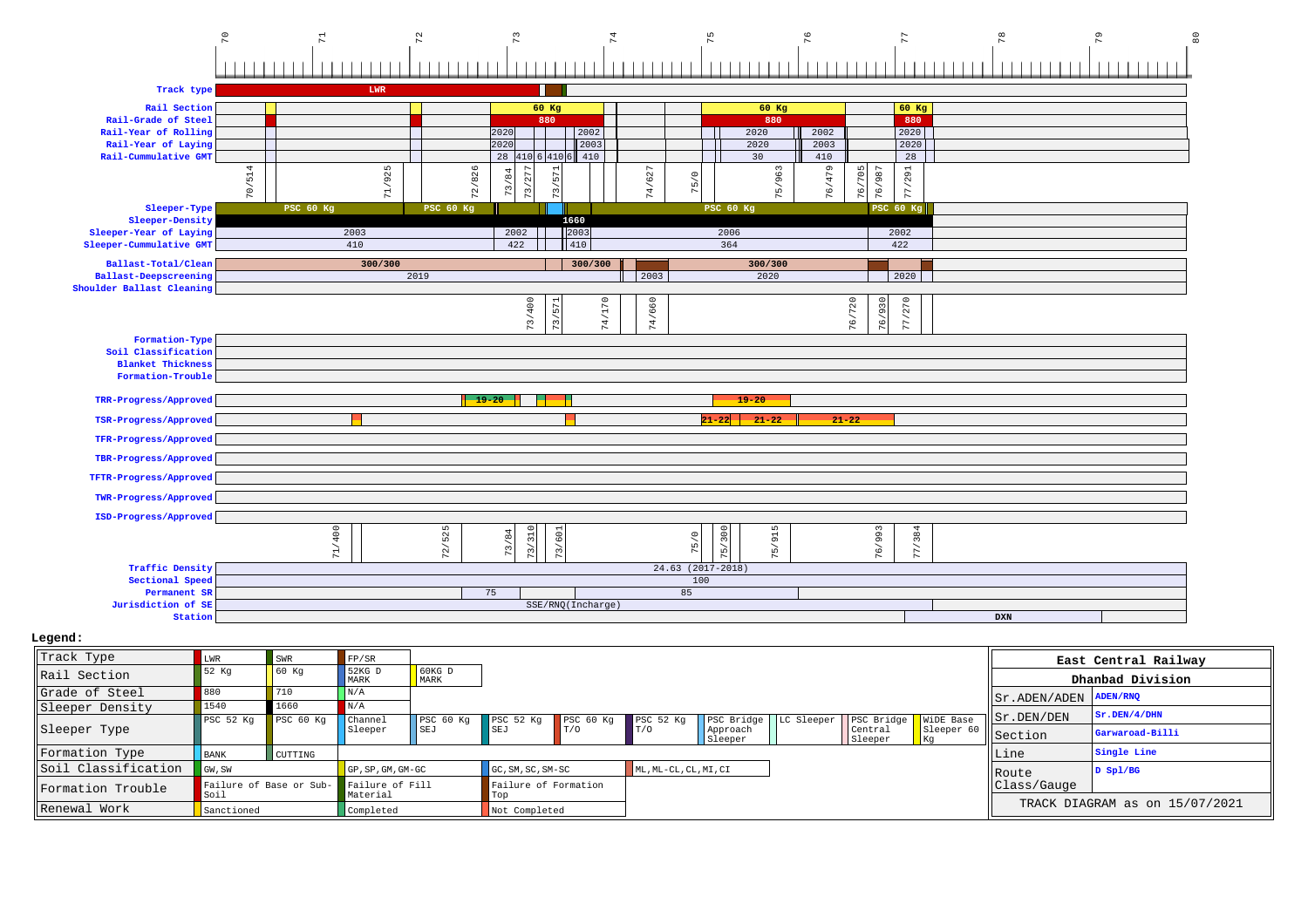|                                                           | $_{\rm 80}$ | $\Xi$ | $^{\circ}_{\infty}$ | $_{\rm 83}^{\circ}$ | 84     |        | $85$             | $^{86}$              |                 | 67                      |                            | $_{\rm 88}$             |             | 89            |             | $\circ$ |
|-----------------------------------------------------------|-------------|-------|---------------------|---------------------|--------|--------|------------------|----------------------|-----------------|-------------------------|----------------------------|-------------------------|-------------|---------------|-------------|---------|
|                                                           |             |       |                     |                     |        |        |                  |                      |                 |                         |                            |                         |             |               |             |         |
| Track type                                                |             |       |                     |                     |        |        | LWR              | SWR LWR              | <b>LWR</b>      |                         |                            | $_{\rm LWR}$            |             |               | LWR         |         |
| Rail Section                                              |             |       |                     |                     |        |        |                  |                      |                 |                         | 60 Kg                      |                         |             |               |             |         |
| Rail-Grade of Steel                                       |             |       |                     |                     |        |        |                  |                      |                 |                         | 880                        |                         |             |               |             |         |
| Rail-Year of Rolling                                      |             |       |                     |                     |        | TM     | 2000             |                      | 2000            | 2020                    | 2000<br>2000               |                         | 1990        |               | 2000        |         |
| Rail-Year of Laying<br>Rail-Cummulative GMT               |             |       |                     |                     |        |        | 2003<br>410      | П<br>$\prod$ 15      | 2003<br>410     | TITIIT<br><b>TITULI</b> | 2002<br>2002<br>422<br>422 |                         | 2002<br>422 |               | 2002<br>423 |         |
|                                                           |             |       |                     |                     |        |        |                  |                      |                 |                         |                            |                         |             |               |             |         |
|                                                           |             |       |                     |                     | 84/552 |        | 85/574           |                      | /702            |                         | 87/406                     | 7917                    | 88/705      |               |             |         |
| Sleeper-Type                                              |             |       |                     |                     |        |        | <b>PSC 60 Kg</b> |                      | $\overline{86}$ |                         |                            | 87.<br><b>PSC 60 Kg</b> |             |               |             |         |
| Sleeper-Density                                           |             |       |                     |                     |        |        |                  |                      |                 |                         | 1660                       |                         |             |               |             |         |
| Sleeper-Year of Laying                                    |             |       |                     |                     |        |        | 2003             |                      |                 |                         |                            | 2019                    |             |               |             |         |
| Sleeper-Cummulative GMT                                   |             |       |                     |                     |        | 437    | 410              |                      |                 |                         |                            | 38                      |             |               |             |         |
| Ballast-Total/Clean                                       |             |       |                     |                     |        |        | 300/300          |                      | 300/300         |                         |                            | 300/300                 |             |               | 300/300     |         |
| <b>Ballast-Deepscreening</b><br>Shoulder Ballast Cleaning |             |       |                     |                     |        |        | 2020             | 2002                 | 2020            |                         | 2020                       | 2020                    |             |               | 2020        |         |
|                                                           |             |       |                     |                     |        |        |                  |                      |                 |                         |                            |                         |             |               |             |         |
|                                                           |             |       |                     |                     | 84/552 |        | 85/720           | 970<br>$\frac{1}{2}$ | 86/790          | 87/80                   | 87/470                     |                         | 88/610      | '789          |             |         |
|                                                           |             |       |                     |                     |        |        |                  | $\infty$             |                 |                         |                            |                         |             | $\frac{8}{8}$ |             |         |
| Formation-Type<br>Soil Classification                     |             |       |                     |                     |        |        |                  |                      |                 |                         |                            |                         |             |               |             |         |
| <b>Blanket Thickness</b>                                  |             |       |                     |                     |        |        |                  |                      |                 |                         |                            |                         |             |               |             |         |
| Formation-Trouble                                         |             |       |                     |                     |        |        |                  |                      |                 |                         |                            |                         |             |               |             |         |
| TRR-Progress/Approved                                     |             |       |                     |                     |        |        |                  | a bar                |                 |                         |                            |                         |             |               |             |         |
| TSR-Progress/Approved                                     |             |       |                     |                     |        |        |                  |                      |                 |                         |                            |                         | $18 - 19$   |               |             |         |
| TFR-Progress/Approved                                     |             |       |                     |                     |        |        |                  |                      |                 |                         | $15 - 16$                  |                         |             |               | $15 - 16$   |         |
| TBR-Progress/Approved                                     |             |       |                     |                     |        |        |                  |                      | $-12-13$        |                         | $12 - 13$                  | $12 - 13$               |             |               | $12 - 13$   |         |
| TFTR-Progress/Approved                                    |             |       |                     |                     |        |        |                  |                      |                 |                         |                            |                         |             |               |             |         |
| TWR-Progress/Approved                                     |             |       |                     |                     |        |        |                  |                      |                 |                         |                            |                         |             |               |             |         |
| ISD-Progress/Approved                                     |             |       |                     |                     |        |        |                  |                      |                 |                         |                            |                         |             |               |             |         |
|                                                           |             |       |                     |                     |        |        |                  |                      |                 |                         |                            |                         | 610         |               |             |         |
|                                                           |             |       |                     |                     | 84/552 | 85/160 |                  | 85/910               | 86/686          |                         | 87/470                     |                         | $_{\rm 88}$ |               |             |         |
| <b>Traffic Density</b>                                    |             |       |                     |                     |        |        |                  |                      |                 |                         | 22.68 (2019-2020)          |                         |             |               |             |         |
| Sectional Speed                                           |             |       | 100                 |                     |        |        |                  |                      |                 |                         | 75                         |                         |             |               |             |         |
| Permanent SR                                              |             |       |                     |                     |        |        |                  |                      |                 |                         |                            |                         |             |               |             |         |
| Jurisdiction of SE<br>Station                             |             |       |                     |                     |        |        | <b>JRQ</b>       |                      |                 |                         | SSE/RNQ(Incharge)          |                         |             |               |             |         |
|                                                           |             |       |                     |                     |        |        |                  |                      |                 |                         |                            |                         |             |               |             |         |

| Track Type          | <b>LWR</b>                      | SWR       | FP/SR                       |                  |                             |     |                       |                     |                                                  |                    |                  |                                                      | East Central Railway           |
|---------------------|---------------------------------|-----------|-----------------------------|------------------|-----------------------------|-----|-----------------------|---------------------|--------------------------------------------------|--------------------|------------------|------------------------------------------------------|--------------------------------|
| Rail Section        | 52 Kq                           | 60 Kq     | 52KG D<br>MARK              | $60KG$ D<br>MARK |                             |     |                       |                     |                                                  |                    |                  |                                                      | Dhanbad Division               |
| Grade of Steel      | 880                             | 710       | N/A                         |                  |                             |     |                       |                     |                                                  |                    |                  | $ \text{Sr.ADEN}/\text{ADEN} \text{ADEN}/\text{RNP}$ |                                |
| Sleeper Density     | 1540                            | 1660      | N/A                         |                  |                             |     |                       |                     |                                                  |                    |                  |                                                      | Sr.DEN/4/DHN                   |
|                     | PSC 52 Kg                       | PSC 60 Kg | Channel                     | PSC 60 Kg        | PSC 52 Kg PSC 60 Kg         |     | PSC 52 Kq             |                     | PSC Bridge   LC Sleeper   PSC Bridge   WiDE Base |                    |                  | Sr.DEN/DEN                                           |                                |
| Sleeper Type        |                                 |           | Sleeper                     | SEJ              | SET                         | T/O | T/0                   | Approach<br>Sleeper |                                                  | Central<br>Sleeper | Sleeper 60<br>Kq | Section                                              | Garwaroad-Billi                |
| Formation Type      | <b>BANK</b>                     | CUTTING   |                             |                  |                             |     |                       |                     |                                                  |                    |                  | Line                                                 | Single Line                    |
| Soil Classification | GW, SW                          |           | GP, SP, GM, GM-GC           |                  | GC, SM, SC, SM-SC           |     | ML, ML-CL, CL, MI, CI |                     |                                                  |                    |                  | Route                                                | $D$ Spl/BG                     |
| Formation Trouble   | Failure of Base or Sub-<br>Soil |           | Failure of Fill<br>Material |                  | Failure of Formation<br>Top |     |                       |                     |                                                  |                    |                  | Class/Gauge                                          |                                |
| Renewal Work        | Sanctioned                      |           | Completed                   |                  | Not Completed               |     |                       |                     |                                                  |                    |                  |                                                      | TRACK DIAGRAM as on 15/07/2021 |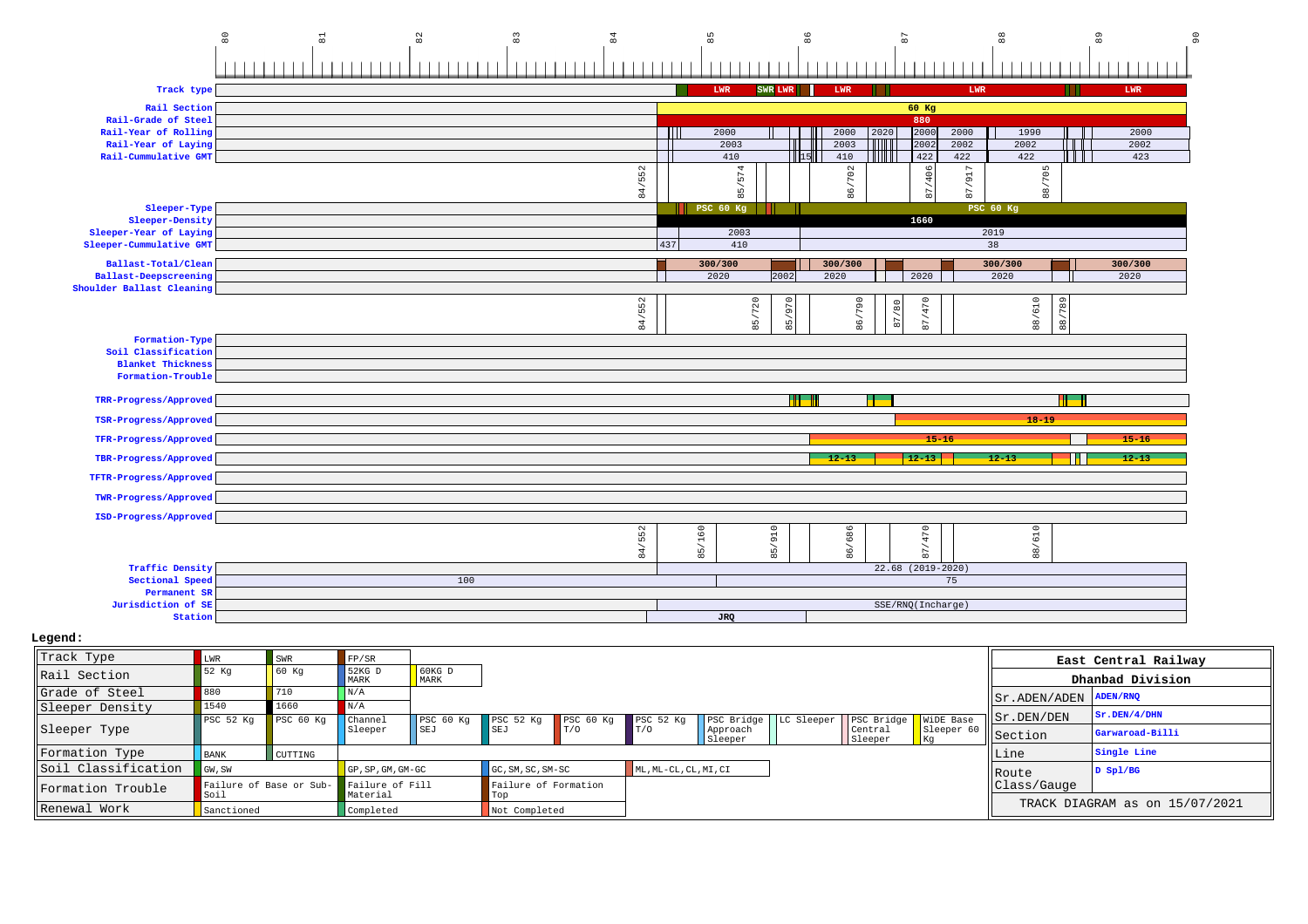|                                                                                        | $\sim$               |                     |                  | $\overline{9}$       |                          |                | $\overline{9}$  | 95                                 |                 | $\circ$         |                 | Ō          |                 | $\frac{8}{9}$ |                          | 99         |                 | 100 |
|----------------------------------------------------------------------------------------|----------------------|---------------------|------------------|----------------------|--------------------------|----------------|-----------------|------------------------------------|-----------------|-----------------|-----------------|------------|-----------------|---------------|--------------------------|------------|-----------------|-----|
|                                                                                        |                      |                     |                  |                      |                          |                |                 |                                    |                 |                 |                 |            |                 |               |                          |            |                 |     |
|                                                                                        |                      |                     |                  |                      |                          |                |                 |                                    |                 |                 |                 |            |                 |               |                          |            |                 |     |
| Track type                                                                             |                      |                     | LWR              |                      |                          | <b>LWR</b>     | <b>SWR</b>      |                                    | LWR             |                 |                 |            | <b>LWR</b>      |               |                          | <b>SWR</b> | LWR             |     |
| Rail Section                                                                           |                      |                     |                  |                      |                          |                | $60$ Kg         |                                    |                 |                 |                 |            |                 |               |                          |            | $60$ Kg         |     |
| Rail-Grade of Steel<br>Rail-Year of Rolling                                            | 2020<br>2000         | 2000                |                  | 2020<br>2000         |                          | 2020           |                 | 880<br>2000                        | 2000            | l III           | 2000            | 2016       |                 | 2017          |                          | i i i ili  | 2019<br>$2019$  |     |
| Rail-Year of Laying                                                                    | 2020<br>2002         | 2002                |                  | 2020<br>2002         |                          | 2020           |                 | 2006                               | 2006            |                 | 2006            | 2017       | 2018            |               |                          |            | 2019            |     |
| Rail-Cummulative GMT                                                                   | 423<br>30            | 423                 |                  | 30<br>422            | Ш<br>42:                 | 30             |                 | 364                                | 364             |                 | 364<br>111      |            | 86              |               |                          |            | 43              |     |
|                                                                                        | 382<br>$\geqslant$   | 902<br>$-06$        |                  | 92/549<br>803<br>92/ | 38<br>$\frac{5}{2}$      | $751$<br>93/   |                 | $\sigma$<br>$\overline{21}$<br>95/ | 739<br>95/      |                 | 96/455          | 839<br>96/ |                 |               | 98/728                   |            | 788<br>99       |     |
| Sleeper-Type                                                                           |                      |                     | <b>PSC 60 Kg</b> |                      |                          |                | PSC 60 $Kg$     |                                    | PSC 60 Kg       |                 |                 |            | PSC 60 Kg       |               |                          |            | PSC 60 Kg       |     |
| Sleeper-Density                                                                        |                      |                     |                  |                      |                          |                |                 | 1660                               |                 |                 |                 |            |                 |               |                          |            |                 |     |
| Sleeper-Year of Laying<br>Sleeper-Cummulative GMT                                      |                      |                     |                  | 2003<br>409          |                          |                |                 |                                    | 2017<br>108     |                 |                 |            |                 | 2002<br>422   |                          |            | 2020<br>28      |     |
|                                                                                        |                      |                     |                  |                      |                          |                |                 |                                    |                 |                 |                 |            |                 |               |                          |            |                 |     |
| Ballast-Total/Clean<br><b>Ballast-Deepscreening</b>                                    | 2020                 | 300/300<br>2020     |                  | 300/300<br>2020      | 2002                     | 2020 2002 2020 | 300/300<br>2020 |                                    | 300/300<br>2020 | 2002            | 300/300<br>2020 |            | 300/300<br>2020 |               |                          |            | 300/100<br>2000 |     |
| Shoulder Ballast Cleaning                                                              |                      |                     |                  |                      |                          |                |                 |                                    |                 |                 |                 |            |                 |               | 2016                     |            | 2016            |     |
|                                                                                        | 470<br>700           |                     | 50               | 92/860               | $200$                    | 93/900<br>570  | 160             | /890                               | /790            |                 | $\circ$<br>57   | 886        |                 |               | 600                      |            | 99/910          |     |
|                                                                                        | 90/<br>$\frac{5}{2}$ |                     | 92/              |                      | $\overline{\phantom{a}}$ |                |                 |                                    |                 | 96/120          |                 |            |                 |               | $\overline{\phantom{a}}$ |            |                 |     |
|                                                                                        |                      |                     |                  |                      | $\overline{3}$           | 93/            | 94              | 94                                 | 95              |                 | 96/             | 96/        |                 |               | $\overline{98}$          |            |                 |     |
| Formation-Type<br>Soil Classification<br><b>Blanket Thickness</b><br>Formation-Trouble |                      |                     |                  |                      |                          |                |                 |                                    |                 |                 |                 |            |                 |               |                          |            |                 |     |
| TRR-Progress/Approved                                                                  | $19 - 20$            |                     |                  | $19 - 20$            |                          | $19 - 20$      |                 |                                    | $13 - 14$       |                 | $13 - 14$       |            | $17 - 18$       |               |                          |            | $-18 - 19$      |     |
| TSR-Progress/Approved                                                                  | $21 - 22$            |                     |                  |                      |                          |                |                 |                                    |                 |                 | $-13 - 14$      |            | $17 - 18$       |               |                          |            | $18 - 19$       |     |
| TFR-Progress/Approved                                                                  |                      |                     |                  |                      | $15 - 16$                |                |                 |                                    |                 |                 |                 | $13 - 14$  |                 | $17 - 18$     |                          |            | $18 - 19$       |     |
| TBR-Progress/Approved 12-13                                                            |                      | $12 - 13$           |                  | $-12 - 13$           | $12 - 13$                |                | $12 - 13$       |                                    | $12 - 13$       | $12 - 13$ 12-13 |                 |            |                 |               |                          |            |                 |     |
| TFTR-Progress/Approved                                                                 |                      |                     |                  |                      |                          |                |                 |                                    |                 |                 |                 |            |                 |               |                          |            |                 |     |
|                                                                                        |                      |                     |                  |                      |                          |                |                 |                                    |                 |                 |                 |            |                 |               |                          |            |                 |     |
| TWR-Progress/Approved                                                                  |                      |                     |                  |                      |                          |                |                 |                                    |                 |                 |                 |            |                 |               |                          |            |                 |     |
| ISD-Progress/Approved                                                                  |                      |                     |                  |                      |                          |                |                 |                                    |                 |                 |                 |            |                 |               |                          |            |                 |     |
|                                                                                        | 700                  | S<br>$\sigma$       |                  |                      | 200                      | 809            | 160             |                                    |                 | $\circ$         |                 |            |                 |               |                          |            |                 |     |
|                                                                                        | 90/470<br>90/        | $\circ$<br>$\sigma$ | 91/945           | 92/860<br>92/474     | 93/                      | 93/570<br>93/  | 94/             | 94/890                             | 95/790          | ്ട്             | 96/460          | 96/839     |                 |               | 98/767                   |            | 99/827          |     |
| <b>Traffic Density</b>                                                                 |                      |                     |                  |                      |                          |                |                 | 22.68 (2019-2020)                  |                 |                 |                 |            |                 |               |                          |            |                 |     |
| Sectional Speed                                                                        |                      |                     |                  |                      |                          |                |                 | 75                                 |                 |                 |                 |            |                 |               |                          |            |                 |     |
| Permanent SR<br>Jurisdiction of SE                                                     |                      |                     |                  |                      |                          |                |                 | SSE/RNQ(Incharge)                  |                 |                 |                 |            |                 |               |                          |            |                 |     |

| Track Type          | LWR                             | SWR       | FP/SR                       |                          |                       |     |                       |                         |                        |                  |                         | East Central Railway           |
|---------------------|---------------------------------|-----------|-----------------------------|--------------------------|-----------------------|-----|-----------------------|-------------------------|------------------------|------------------|-------------------------|--------------------------------|
| Rail Section        | 52 Kq                           | 60 Kq     | 52KG D<br>MARK              | $\sqrt{60}$ KG D<br>MARK |                       |     |                       |                         |                        |                  |                         | Dhanbad Division               |
| Grade of Steel      | 880                             | 710       | N/A                         |                          |                       |     |                       |                         |                        |                  | Sr.ADEN/ADEN            | ADEN/RNQ                       |
| Sleeper Density     | 1540                            | 1660      | N/A                         |                          |                       |     |                       |                         |                        |                  |                         | Sr.DEN/4/DHN                   |
|                     | PSC <sub>52</sub> Kq            | PSC 60 Kg | Channel                     | PSC <sub>60 Kq</sub>     | $PSC 52 Kq$ PSC 60 Kg |     | PSC <sub>52</sub> Kq  | PSC Bridge   LC Sleeper | PSC Bridge   WiDE Base |                  | $\parallel$ Sr. DEN/DEN |                                |
| Sleeper Type        |                                 |           | Sleeper                     | SEJ                      | SEJ                   | T/0 | T/0                   | Approach<br>Sleeper     | Central<br>Sleeper     | Sleeper 60<br>Kg | Section                 | Garwaroad-Billi                |
| Formation Type      | <b>BANK</b>                     | CUTTING   |                             |                          |                       |     |                       |                         |                        |                  | Line                    | Single Line                    |
| Soil Classification | GW, SW                          |           | GP, SP, GM, GM-GC           |                          | GC, SM, SC, SM-SC     |     | ML, ML-CL, CL, MI, CI |                         |                        |                  | Route                   | $D$ Spl/BG                     |
| Formation Trouble   | Failure of Base or Sub-<br>Soil |           | Failure of Fill<br>Material |                          | Failure of Formation  |     |                       |                         |                        |                  | Class/Gauge             |                                |
| Renewal Work        | Sanctioned                      |           | Completed                   |                          | Top<br>Not Completed  |     |                       |                         |                        |                  |                         | TRACK DIAGRAM as on 15/07/2021 |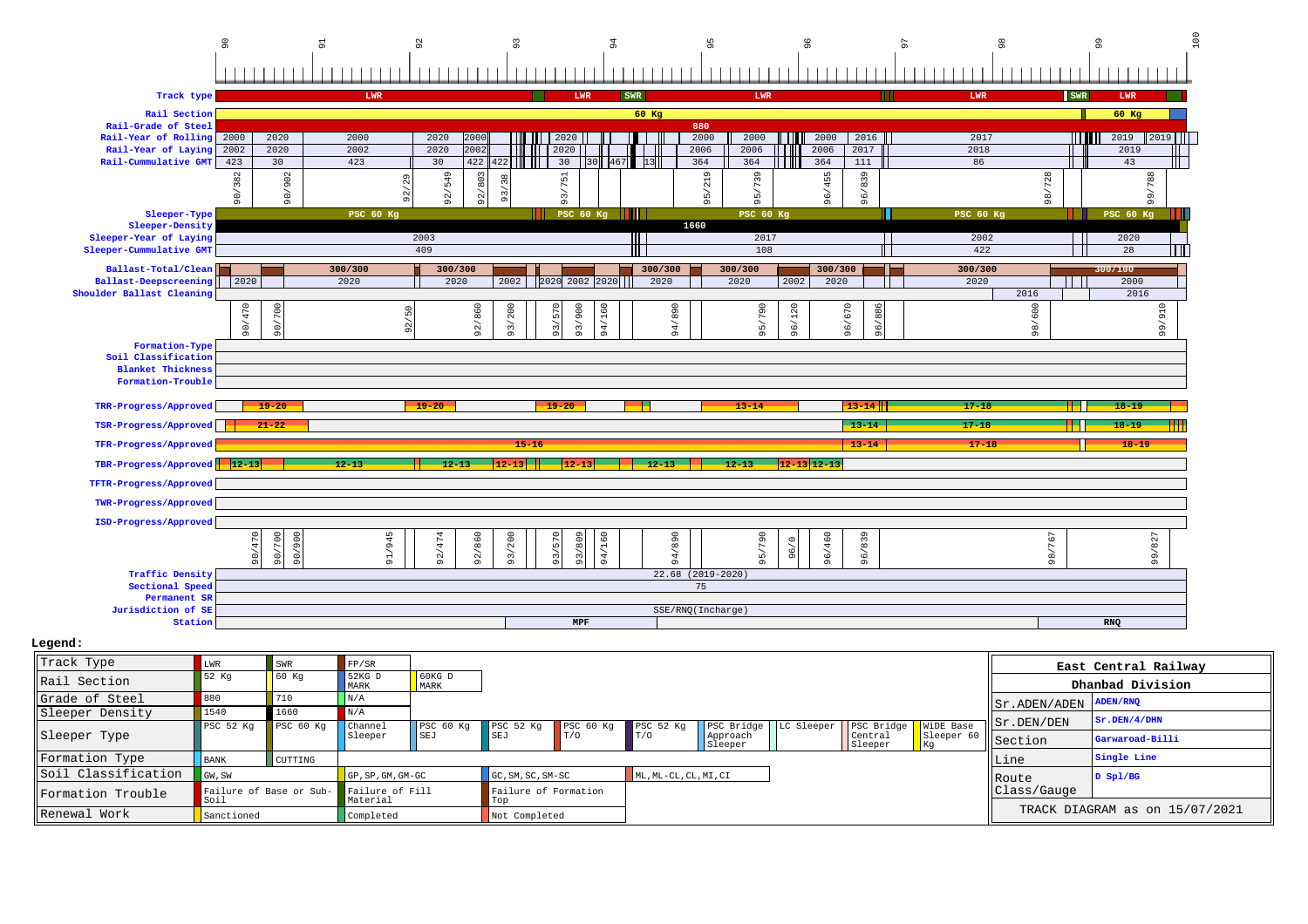|                                                                                        | 100                                                                                               | $\Xi$                           | $\rm ^{\rm o}$     | 103                   | 104                       | 105                 | 106                    | 107              | 108              | 3                      |
|----------------------------------------------------------------------------------------|---------------------------------------------------------------------------------------------------|---------------------------------|--------------------|-----------------------|---------------------------|---------------------|------------------------|------------------|------------------|------------------------|
| Track type                                                                             | LWR                                                                                               | LWR                             |                    |                       | LWR                       |                     | LWR                    | ш                | LWR              | <b>LWR</b>             |
| Rail Section                                                                           | 52 Kg                                                                                             | 52 Kg                           |                    | 52 Kg                 |                           |                     |                        | 60 Kg            |                  |                        |
| Rail-Grade of Steel                                                                    | 880                                                                                               |                                 |                    |                       |                           | 880                 |                        |                  |                  |                        |
| Rail-Year of Rolling                                                                   | 2008                                                                                              | 2008                            | 2008<br>2008       | 2008                  | 2017                      |                     | 2017                   |                  | 2017             |                        |
| Rail-Year of Laying                                                                    | 2008                                                                                              | 2008                            | 2008<br>2008       | 2008                  | 2017                      |                     | 2018                   |                  | 2018             |                        |
| Rail-Cummulative GMT 325                                                               | 25                                                                                                | 325                             | 325<br>325         | 325                   | 108                       |                     | 86                     |                  | 86               | 86                     |
|                                                                                        | $\sim$<br>$rac{6}{46}$<br>$^{28}$<br>100/<br>$\left  \begin{array}{c} 0 \\ 0 \end{array} \right $ | $\sigma$<br>/ 81<br>$101\,$     | 102/362<br>102/723 | 105<br>103/672<br>103 |                           | 105/314             | 106/609                | 301<br>5<br>÷.   |                  | 109/478<br>668<br>109/ |
| Sleeper-Type                                                                           |                                                                                                   | $PSC$ 52 $Kq$                   |                    | <b>PSC 52 Kg</b>      | <b>PSC 60 Kg</b>          |                     | <b>PSC 60 Kg</b>       | <b>PSC 60 Kg</b> | <b>PSC 60 Kg</b> |                        |
| Sleeper-Density<br>Sleeper-Year of Laying                                              | 1540<br>1999                                                                                      | 1540<br>1999                    |                    | 1540<br>1999          | 2017                      |                     | 2018                   | 1660             | 2018             |                        |
| Sleeper-Cummulative GMT                                                                | 467                                                                                               | 467                             |                    | 467<br>II46'          | - 1<br>111                |                     | 86                     |                  | 86               | 5   86                 |
| Ballast-Total/Clean<br><b>Ballast-Deepscreening</b>                                    | 2020                                                                                              | 300/300<br>2011<br>2020<br>2020 | 300/300<br>2020    |                       | 300/150<br>2011           |                     | 300/150<br>2011        |                  | 300/150<br>2011  |                        |
| Shoulder Ballast Cleaning                                                              | 2016                                                                                              | 2017                            |                    |                       |                           |                     |                        |                  |                  |                        |
|                                                                                        | 490<br>100/330<br>100/                                                                            | 101/910<br>100/910<br>101/630   | 723<br>102/        |                       |                           | 105/349             | 658<br>106/            |                  |                  | 109/805                |
| Formation-Type<br>Soil Classification<br><b>Blanket Thickness</b><br>Formation-Trouble |                                                                                                   |                                 |                    |                       |                           |                     |                        |                  |                  |                        |
| TRR-Progress/Approved                                                                  |                                                                                                   |                                 |                    |                       | $13 - 14$                 |                     |                        |                  | $17 - 18$        |                        |
| TSR-Progress/Approved 20-21                                                            |                                                                                                   | $20 - 21$                       |                    | $20 - 21$             | $13 - 14$                 | $13 - 14$           |                        |                  | $17 - 18$        |                        |
| TFR-Progress/Approved 15-16                                                            |                                                                                                   | $15 - 16$                       |                    | $15 - 16$             | $13 - 14$                 |                     | $17 - 18$              |                  | $17 - 18$        |                        |
| TBR-Progress/Approved                                                                  |                                                                                                   |                                 |                    |                       |                           |                     |                        |                  |                  |                        |
| TFTR-Progress/Approved                                                                 |                                                                                                   |                                 |                    |                       |                           |                     |                        |                  |                  |                        |
| TWR-Progress/Approved                                                                  |                                                                                                   |                                 |                    |                       |                           |                     |                        |                  |                  |                        |
| ISD-Progress/Approved                                                                  | 460<br>100/                                                                                       |                                 | 102/700            | 103/802               | 104/755<br>5,<br>$\sigma$ | 105/309             | 106/400<br>619<br>106/ |                  |                  | 109/600                |
| <b>Traffic Density</b>                                                                 |                                                                                                   |                                 |                    |                       |                           | $22.68$ (2019-2020) |                        |                  |                  |                        |
| Sectional Speed                                                                        |                                                                                                   |                                 |                    |                       |                           | 75                  |                        |                  |                  |                        |
| Permanent SR<br>Jurisdiction of SE                                                     |                                                                                                   |                                 |                    |                       |                           | SSE/RNQ(Incharge)   |                        |                  |                  |                        |
| Station                                                                                |                                                                                                   |                                 |                    |                       |                           |                     |                        |                  |                  |                        |

| Track Type                | LWR         | SWR                                     | FP/SR                 |                  |                               |           |                       |                     |            |                        |                  |                                                                         | East Central Railway           |
|---------------------------|-------------|-----------------------------------------|-----------------------|------------------|-------------------------------|-----------|-----------------------|---------------------|------------|------------------------|------------------|-------------------------------------------------------------------------|--------------------------------|
| Rail Section              | $152$ Kq    | 60 Kq                                   | 52KG D<br><b>MARK</b> | $60KG$ D<br>MARK |                               |           |                       |                     |            |                        |                  |                                                                         | Dhanbad Division               |
| Grade of Steel            | 880         | 710                                     | N/A                   |                  |                               |           |                       |                     |            |                        |                  | $\sqrt{\text{ST ADEN} / \text{ADEN}} / \sqrt{\text{ADEN} / \text{RNQ}}$ |                                |
| Sleeper Density           | 1540        | 1660                                    | N/A                   |                  |                               |           |                       |                     |            |                        |                  |                                                                         |                                |
|                           | PSC 52 Kg   | PSC 60 Kg                               | <b>Channel</b>        | PSC 60 Kg        | PSC <sub>52</sub> Kq          | PSC 60 Kg | PSC <sub>52</sub> Kq  | PSC Bridge          | LC Sleeper | PSC Bridge   WiDE Base |                  | $  $ $Sr$ .DEN/ $DEN$                                                   | Sr.DEN/4/DHN                   |
| Sleeper Type              |             |                                         | Sleeper               | SEJ              | <b>ISEJ</b>                   | T/0       |                       | Approach<br>Sleeper |            | Central<br>Sleeper     | Sleeper 60<br>Kq | Section                                                                 | Garwaroad-Billi                |
| Formation Type            | <b>BANK</b> | CUTTING                                 |                       |                  |                               |           |                       |                     |            |                        |                  | Line                                                                    | Single Line                    |
| Soil Classification       | GW, SW      |                                         | $GP$ , SP, GM, GM-GC  |                  | $GC, SM, SC, SM-SC$           |           | ML, ML-CL, CL, MI, CI |                     |            |                        |                  | <b>IRoute</b>                                                           | D Spl/BG                       |
| <b>IFormation Trouble</b> | Soil So     | Failure of Base or Sub- Failure of Fill | Material              |                  | Failure of Formation<br>  Top |           |                       |                     |            |                        |                  | Class/Gauge                                                             |                                |
| Renewal Work              | Sanctioned  |                                         | Completed             |                  | Not Completed                 |           |                       |                     |            |                        |                  |                                                                         | TRACK DIAGRAM as on 15/07/2021 |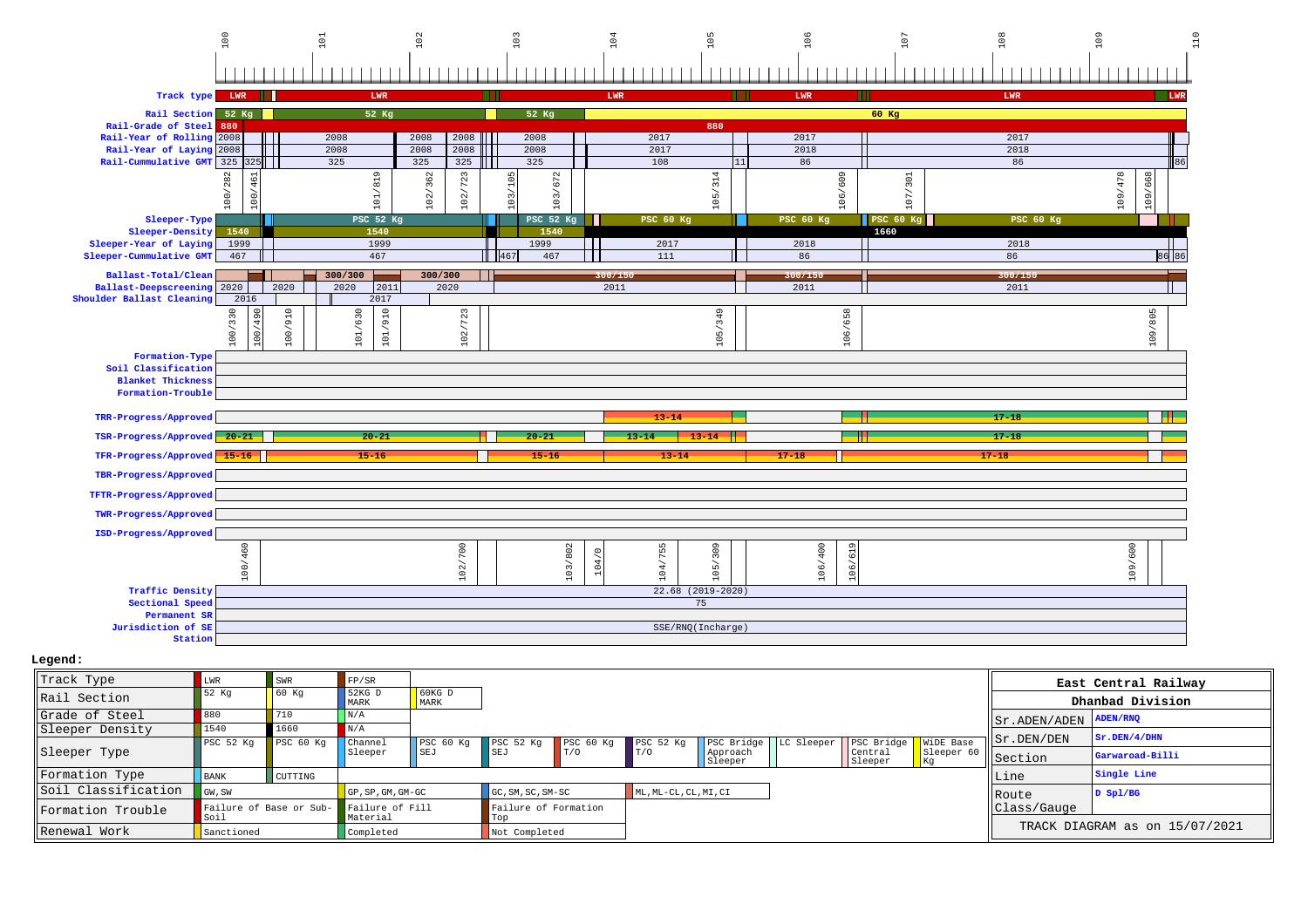

| Legend : |  |
|----------|--|
|----------|--|

| Track Type          | LWR                  | SWR                     | FP/SR                       |                  |                               |           |                       |                     |            |                        |                           |                                                       | East Central Railway           |
|---------------------|----------------------|-------------------------|-----------------------------|------------------|-------------------------------|-----------|-----------------------|---------------------|------------|------------------------|---------------------------|-------------------------------------------------------|--------------------------------|
| Rail Section        | 52 Kq                | 60 Kq                   | $52KG$ D<br>MARK            | $60KG$ D<br>MARK |                               |           |                       |                     |            |                        |                           |                                                       | Dhanbad Division               |
| Grade of Steel      | 880                  | 710                     | N/A                         |                  |                               |           |                       |                     |            |                        |                           | $ \text{Sr.ADEN}/\text{ADEN} \text{ADEN}/\text{RNO} $ |                                |
| Sleeper Density     | 1540                 | 1660                    | N/A                         |                  |                               |           |                       |                     |            |                        |                           |                                                       |                                |
|                     | PSC <sub>52 Kq</sub> | PSC 60 Kq               | Channel                     | PSC 60 Kg        | PSC 52 Kg                     | PSC 60 Kg | PSC <sub>52</sub> Kq  | PSC Bridge          | LC Sleeper | PSC Bridge   WiDE Base |                           | Sr.DEN/DEN                                            | Sr.DEN/4/DHN                   |
| Sleeper Type        |                      |                         | Sleeper                     | SEJ              | <b>SEJ</b>                    | T/0       | IT/O                  | Approach<br>Sleeper |            | Central<br>Sleeper     | Sleeper 60<br><b>I</b> Kg | Section                                               | Garwaroad-Billi                |
| Formation Type      | <b>BANK</b>          | CUTTING                 |                             |                  |                               |           |                       |                     |            |                        |                           | Line                                                  | Single Line                    |
| Soil Classification | GW, SW               |                         | GP, SP, GM, GM-GC           |                  | GC, SM, SC, SM-SC             |           | ML, ML-CL, CL, MI, CI |                     |            |                        |                           | <b>IRoute</b>                                         | $D$ Spl/BG                     |
| lFormation Trouble  | Soil                 | Failure of Base or Sub- | Failure of Fill<br>Material |                  | Failure of Formation<br>  Top |           |                       |                     |            |                        |                           | Class/Gauge                                           |                                |
| Renewal Work        | Sanctioned           |                         | Completed                   |                  | Not Completed                 |           |                       |                     |            |                        |                           |                                                       | TRACK DIAGRAM as on 15/07/2021 |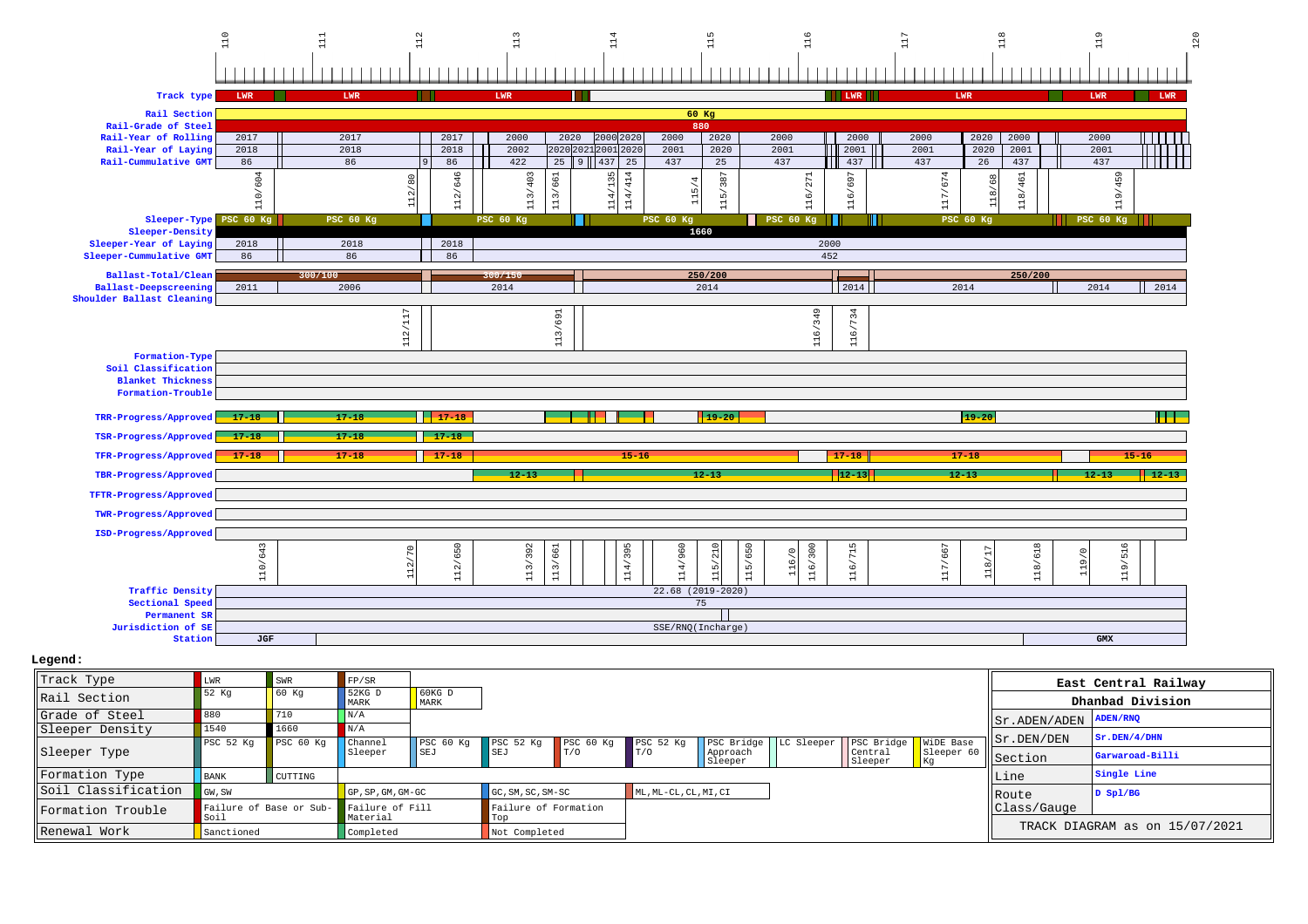

| Track Type          |                                 | SWR            | FP/SR                       |                                         |                             |           |                       |                     |                                     |               |                                                       | East Central Railway           |
|---------------------|---------------------------------|----------------|-----------------------------|-----------------------------------------|-----------------------------|-----------|-----------------------|---------------------|-------------------------------------|---------------|-------------------------------------------------------|--------------------------------|
| Rail Section        | 52 Kq                           | 60 Kq          | $52KG$ D<br>MARK            | $\overline{\phantom{0}}$ 60KG D<br>MARK |                             |           |                       |                     |                                     |               |                                                       | Dhanbad Division               |
| Grade of Steel      | 880                             | 710            | N/A                         |                                         |                             |           |                       |                     |                                     |               | $ \text{Sr.ADEN}/\text{ADEN} \text{ADEN}/\text{RNQ} $ |                                |
| Sleeper Density     | 1540                            | 1660           | N/A                         |                                         |                             |           |                       |                     |                                     |               |                                                       |                                |
|                     | PSC <sub>52</sub> Kq            | PSC 60 Kg      | Channel                     | PSC <sub>60</sub> Kq                    | PSC 52 Kg                   | PSC 60 Kg | PSC 52 Kq             | PSC Bridge          | LC Sleeper   PSC Bridge   WiDE Base |               | $  $ Sr.DEN/DEN                                       | Sr.DEN/4/DHN                   |
| Sleeper Type        |                                 |                | Sleeper                     | l I SEJ                                 | SEJ                         | T/0       | T/0                   | Approach<br>Sleeper | Central<br>Sleeper                  | Sleeper<br>Kg | Section                                               | Garwaroad-Billi                |
| Formation Type      | <b>BANK</b>                     | <b>CUTTING</b> |                             |                                         |                             |           |                       |                     |                                     |               | Line                                                  | Single Line                    |
| Soil Classification | GW, SW                          |                | $GP$ , SP, GM, GM-GC        |                                         | GC, SM, SC, SM-SC           |           | ML, ML-CL, CL, MI, CI |                     |                                     |               | <b>IRoute</b>                                         | D Spl/BG                       |
| Formation Trouble   | Failure of Base or Sub-<br>Soil |                | Failure of Fill<br>Material |                                         | Failure of Formation<br>Top |           |                       |                     |                                     |               | Class/Gauge                                           |                                |
| Renewal Work        | Sanctioned                      |                | Completed                   |                                         | Not Completed               |           |                       |                     |                                     |               |                                                       | TRACK DIAGRAM as on 15/07/2021 |